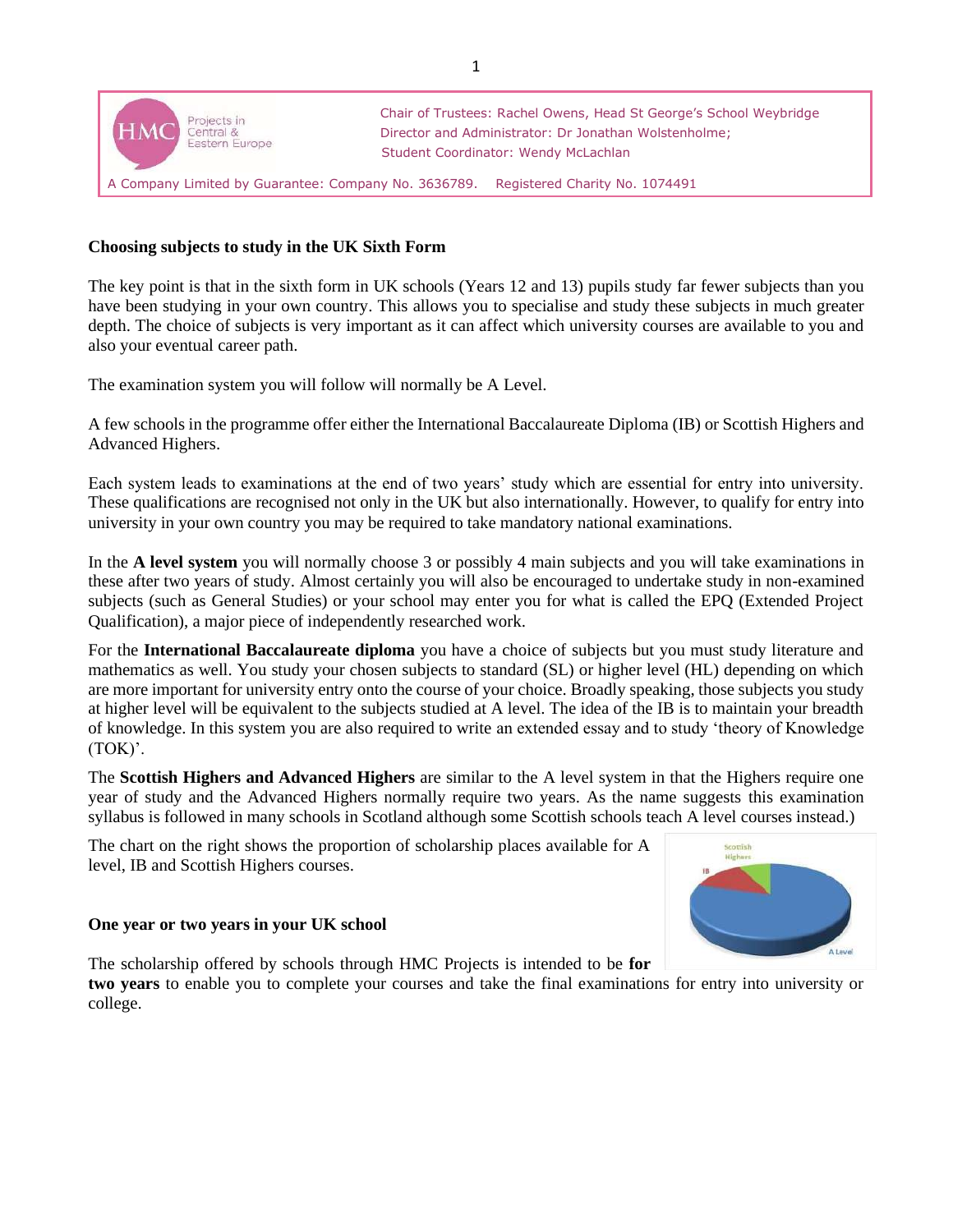## **Your choice of subjects**

Your choice of subjects that you study in your UK school depends on a number of factors:

- Your interest and ability in a subject;
- Your choice of university;
- Your choice of subject you wish to study at university;
- Your choice of career.

There is normally a large range of subjects to choose from in any school but not all schools offer the same range of subjects.

The following points may be helpful:

- Studying English involves studying English literature in depth;
- If you think you might want to choose a foreign language for A level, then you must have a fairly advanced knowledge already. Normally, you cannot start from scratch.

It is also important to be aware that universities may prefer certain subjects for entry onto a particular course. Generally, universities can be rather traditional in the subjects they prefer. Be wary if the subject includes the word "studies"… these are not necessarily for the most able students! You should also be cautious about studying a subject for a BTEC qualification as these may not be recognised outside the UK.

You will be wise to check out what is meant in general terms by sciences, mathematics, arts, humanities....

|  |  | <b>Table of Subjects</b> |
|--|--|--------------------------|
|--|--|--------------------------|

| <b>Subjects popular with universities</b> |                              | Subjects offered by       |
|-------------------------------------------|------------------------------|---------------------------|
| Normally offered by all<br>schools        | Offered only by some schools | fewer schools             |
| Biology*                                  | <b>Business Studies</b>      | <b>Media Studies</b>      |
| Chemistry*                                | Economics                    | Photography               |
| English Literature*                       | Classical Civilisation       | <b>Physical Education</b> |
| $French*$                                 | <b>Computer Science</b>      |                           |
| Geography $*$                             | Design Tech (Graphics)       | and many others           |
| History*                                  | Design Tech (Product Design) |                           |
| Art                                       | Drama and Theatre Studies    |                           |
| Mathematics*                              | $Latin*$                     |                           |
| Further Mathematics*                      | $Greek*$                     |                           |
| Music                                     | $German*$                    |                           |
| Physics*                                  | Psychology                   |                           |
| Spanish*                                  | Religious Studies            |                           |
|                                           | Politics                     |                           |

*\*for helpful guidance on subject choices for university courses, go to [https://www.informedchoices.ac.uk/.](https://www.informedchoices.ac.uk/)*